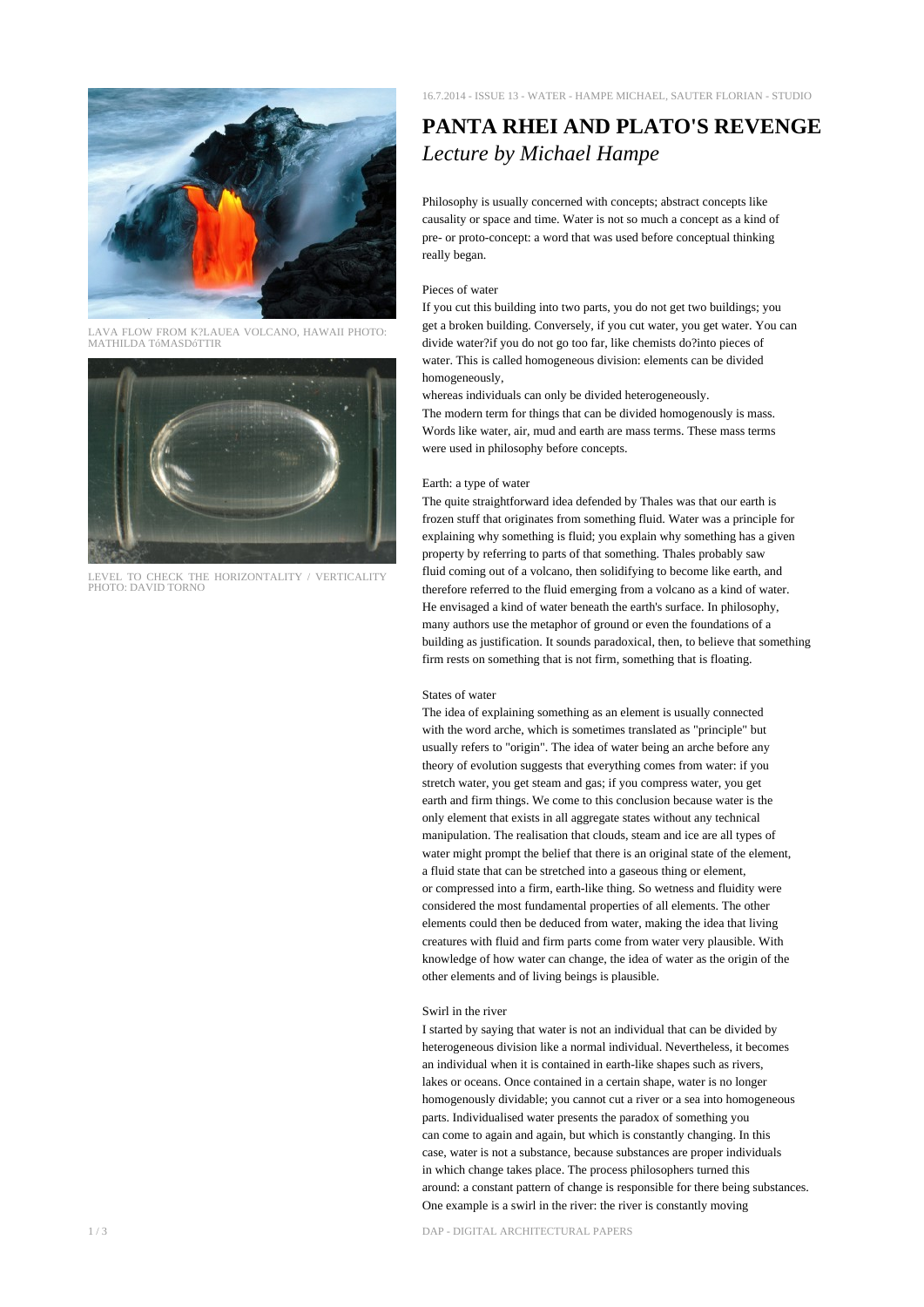and the water is constantly changing, but a swirl looks like a more or less defined figure in the river. Similarly, you could say that you are the person you are because of the actions you do, rather than you do those actions because of the kind of person you are.

#### The issue

This idea of constant change using the analogy of water was very common, but it was not to Plato's liking. Heraclitus saying, "We step into the same rivers and we do not, we are and we are not" (DK 22 B 49 a) was repulsive to him; it was a contradiction. Knowledge has to do with the relation between properties and individuals. Now, if properties come and go because everything changes, then you can never have knowledge about anything. For Plato, this was a disaster; not having knowledge about anything means having no orientation; it is like being at sea with no horizon in sight, where nothing is fixed. It is no coincidence that the process philosophers liked water and the sea so much, because the sea is a place where it is extremely difficult to orientate yourself. Plato's concern

"I will tell you and it is not a bad description, either, that nothing is one and invariable, and you could not rightly ascribe any quality whatsoever to anything, but if you call it large it will also appear to be small, and light if you call it heavy, and everything else in the same way, since nothing whatever is one, either a particular thing or of a particular quality; but it is out of movement and motion and mixture with one another that all those things become which we wrongly say ?are'?wrongly, because nothing ever is, but is always becoming. And on this subject all the philosophers, except Parmenides, may be marshalled in one line?Protagoras and Heracleitus and Empedocles?and the chief poets in the two kinds of poetry, Epicharmus, in comedy, and in tragedy, Homer, who, in the line ?Oceanus the origin of the gods, and Tethys their mother', has said that all things are the offspring of flow and motion; or don't you think he means that?" Theaetetus, 152 d

Oceanos and Tethys, those very ancient gods or giants, are supposedly the origin of all things, and Plato saw himself as fighting an army of thinkers and poets who were all wrong, because they believed that everything changes and did not realise that this viewpoint represents the loss of all knowledge.

#### The solution

Plato's alternative was the production of concepts. He presupposed that, in order to have knowledge of something, we need to recognise it; we have to be aware that this chair is the same chair we have seen before. In order to be able to do this, we need a concept, the Greek ideos, according to which we see this wood and metal before us as a "chair". We could say that this chair is a state of tree; the tree was first a germ, then it had leaves and it ended up as something you can sit on. But we say it is a chair, not a state of a tree. What, then, enables us to say that this piece of wood is not a state of a tree, but a chair? It is the way, the idea, under which you consider it. And where do these concepts come from? For Plato, they are not visible, they are abstract. According to him, they come from mathematics; if I say this wood is circular, the idea does not come from the wood itself, but I apply it to the wood. So I make this chair into something constant by applying abstract ideas to it. The way in which Plato avoided the flow of matter, the wateriness of everything we experience, was to invent lots of abstract structures that cannot change?at least not in the world of experience.

## The interest in certainty

If you are not interested in knowledge, you do not need these abstract structures. If you are only interested in experience, there is no problem with things constantly changing. We might still be talking about the whole world as element-like structures if we had not been interested in a certain kind of knowledge: knowledge that does not change. The idea that there is something